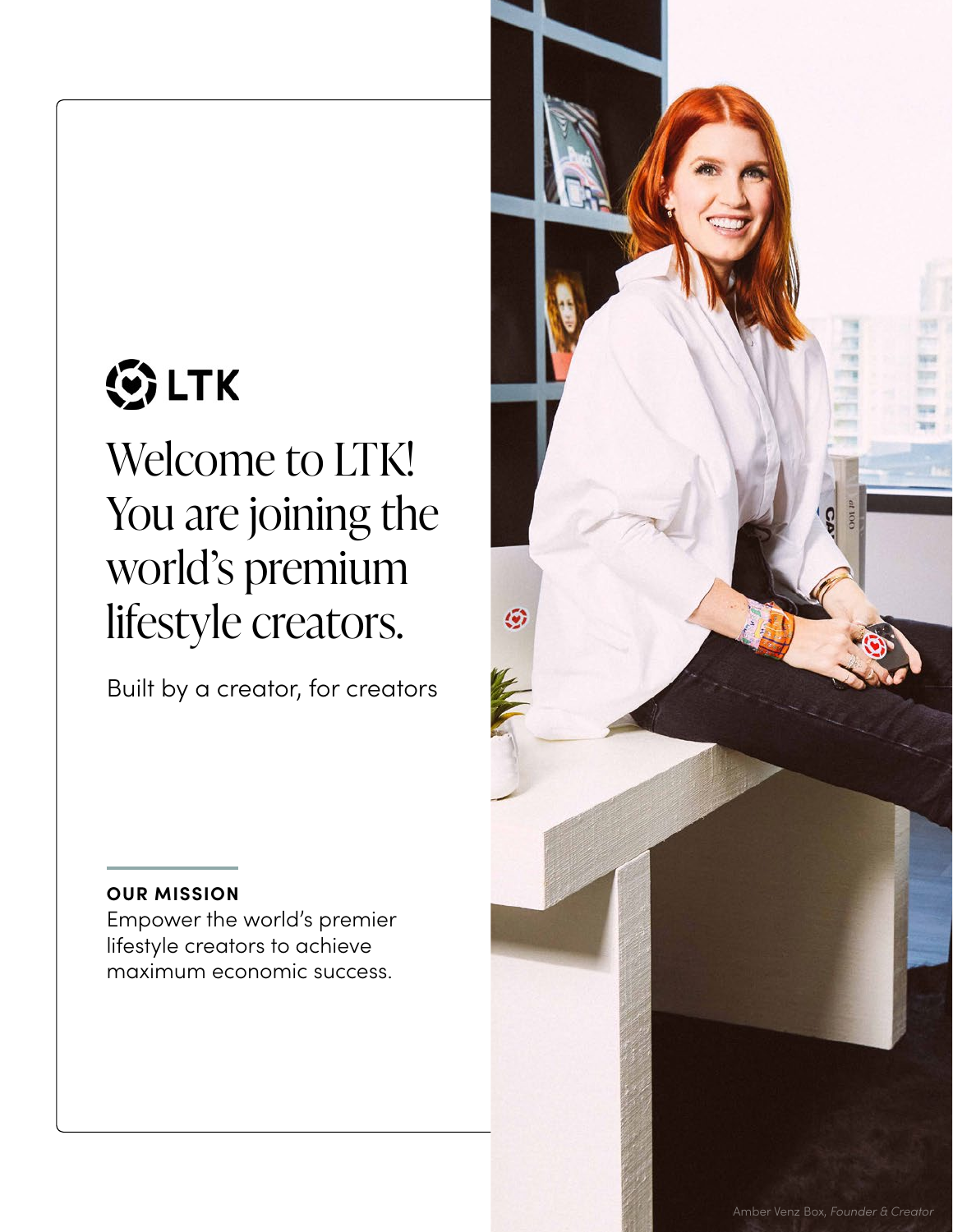### What to know



#### **Active Shoppers**

LTK has 8 million shoppers in-app monthly, and those shoppers are purchasing your shoppable content at a rate of 3.5x higher than when they are browsing social media.



#### **Streamlined Homepage**

A shopper's homepage will now prioritize Creators they follow by recency, and show how many unseen posts are available to shop.



#### **Post Push Notifications**

Your followers will be notified when you have a new post with a reminder to shop.



#### **Search in Shop**

Shoppers can now search your Shop by brand, item, or detail with filter and sort capabilities. Let LTK work harder for you by surfacing relevant content and help the shopper find exactly what they are looking for.



#### **Price Drop Alerts**

Followers will be reminded to shop a Favorited (hearted) item the moment it goes on sale, driving consistent urgency. All price drops will be shown in-app on the Favorites tab.



#### **My Favorites Emails**

Retargeted emails sent to your followers for Favorited (double-tapped) posts to remind them to purchase.



#### **Auto-Follow from Social**

When a LTK App user clicks through on a swipe-up or sticker link from social media to your Shop or post, they'll automatically be added as a follower of your Shop on LTK.